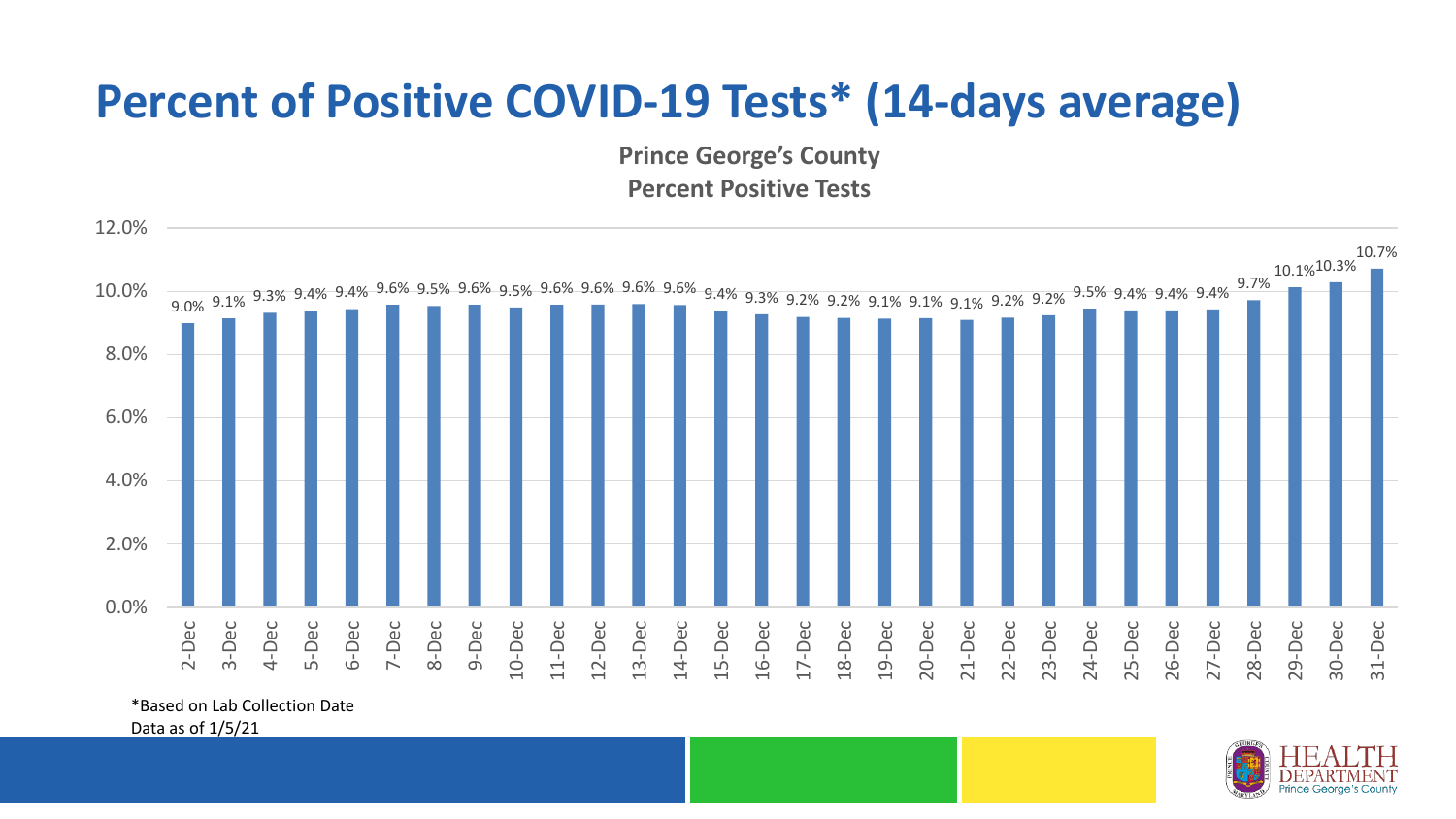## **COVID-19 Cases\* Prince George's County (14-day average)**

**Prince George's County Average New COVID-19 Cases per Day**



\*Based on Lab Collection Date

Data as of 1/5/21